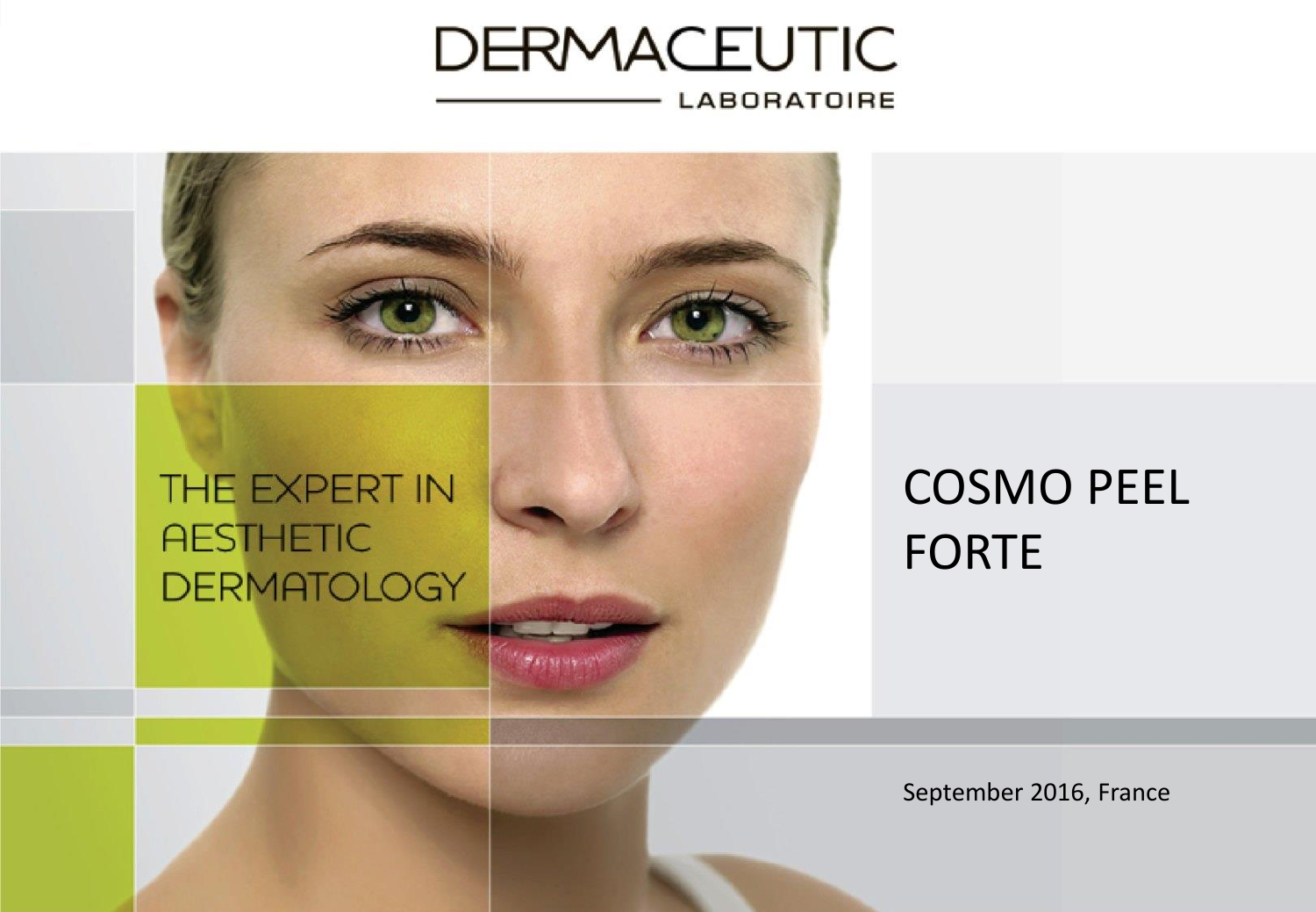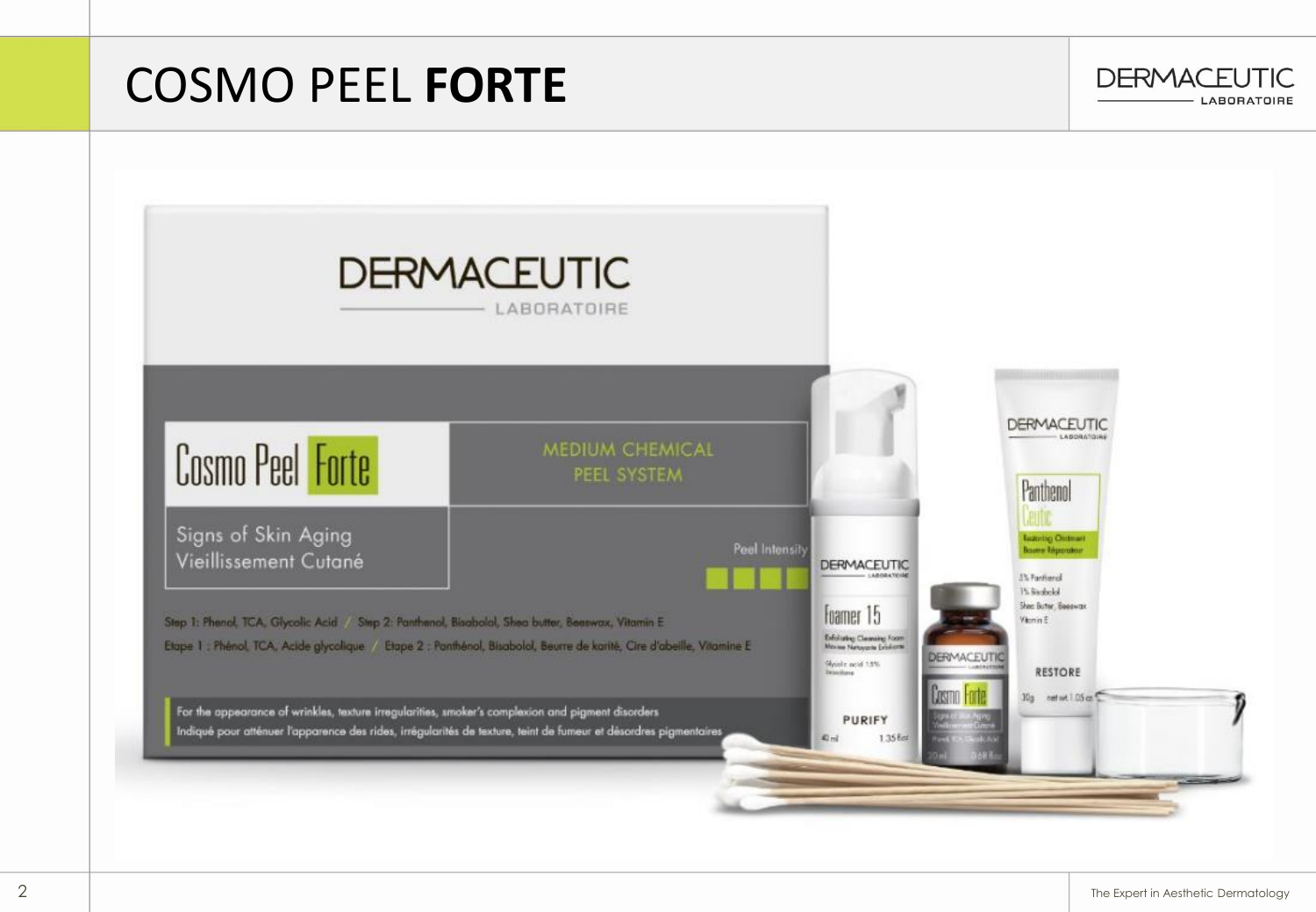# COSMO PEEL **FORTE**

- Strength: Medium to Deep chemical peel
	- (can be compared to TCA 35%)
- Indication: Appearance of wrinkles, texture irregularities, smoker's complexion and pigment disorders
- Benefits:
	- Reduces signs of skin aging, acne and pigment spots
	- Improves skin texture and smoothness

#### ■ Reason to believe:

- Complementary roles of 3 acids: TCA, Phenol and Glycolic Acid
- **Minimized risks of hyperpigmentation** (vs. other deep peels) thanks to optimal active ingredients concentration, controlled and homogenous penetration of the solution
- **Little to no pain** for optimal in-clinic patients experience
- Frequency: Up to 2 times at 6 week interval <br>
Frequency: Up to 2 times at 6 week interval 20 ml bottle





For 12 treatments

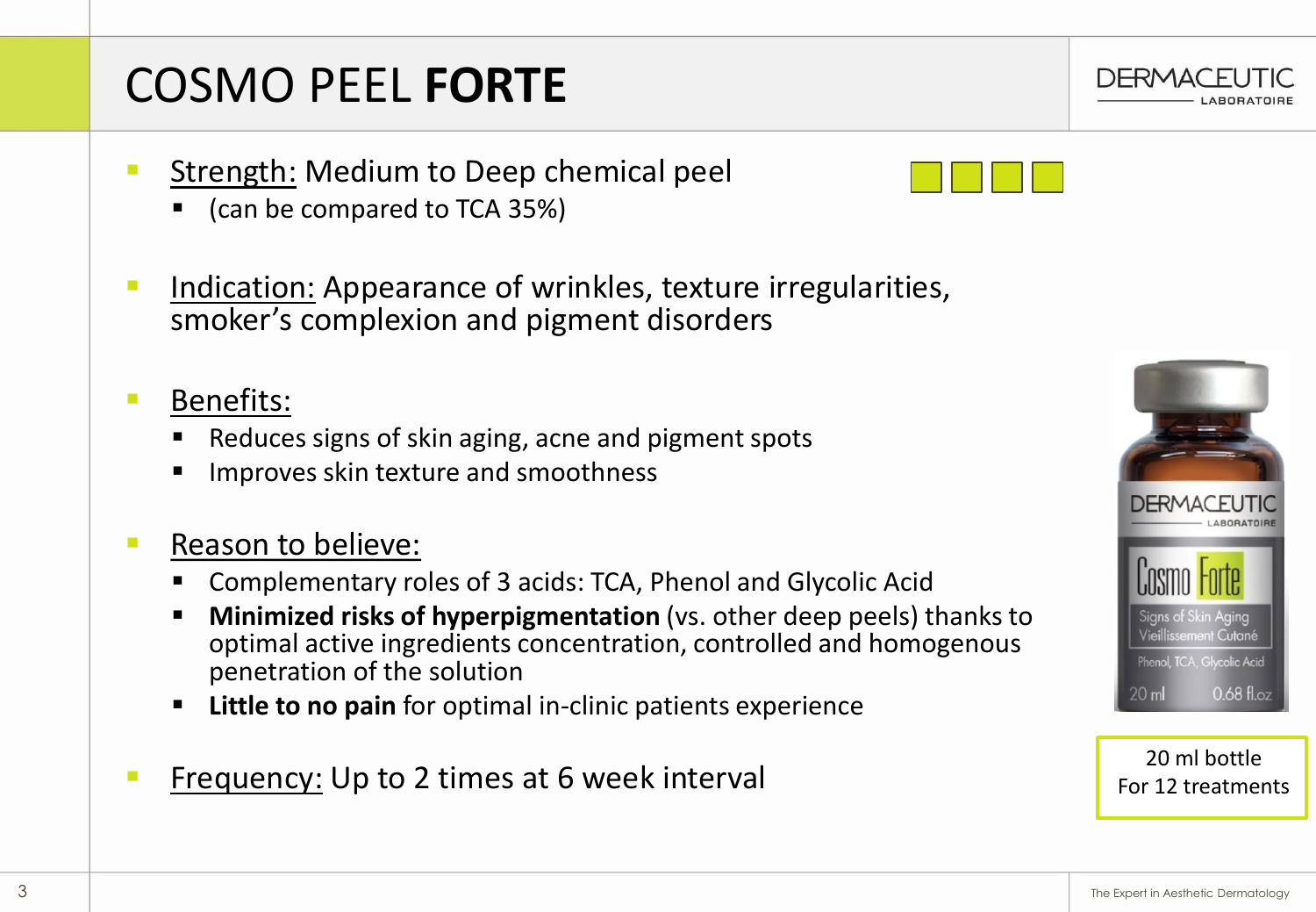## COSMO **FORTE** - KEY INGREDIENTS





#### **10% PHENOL** - *new active*

- Reduces the burning pain induced by TCA
- Coagulates the cells faster and deeper compared to TCA
- Regenerates dermal architecture deeply



#### **20% TCA**

- Coagulates skin proteins and accelerates skin renewal
- Allows deeper and faster phenol penetration
- Provides better results with a lower phenol concentration



#### **10% GLYCOLIC ACID**

• Provides keratolytic action to increase penetration of others chemical substances and to improve peel results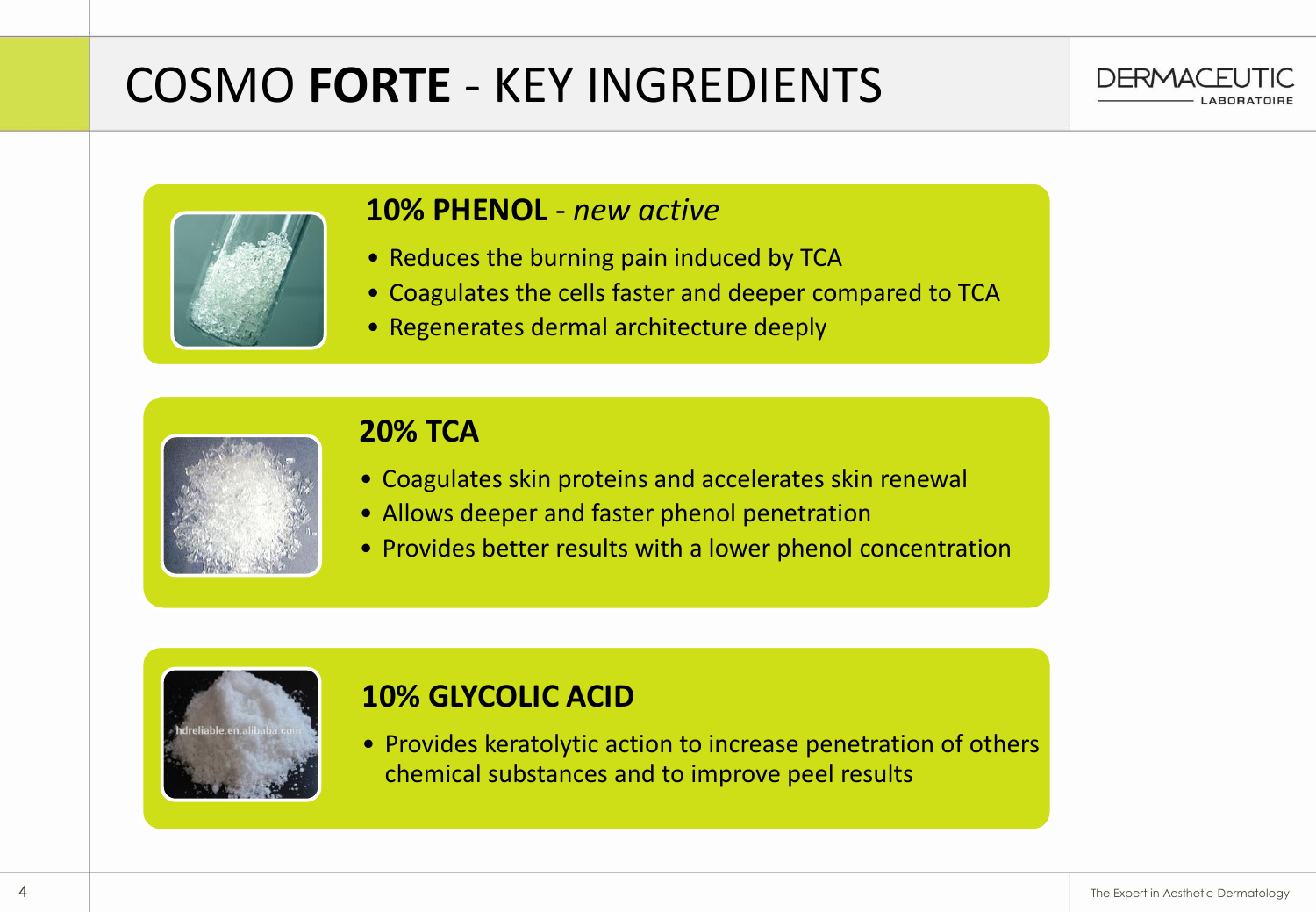## SYNERGY OF 3 ACTIVE INGREDIENTS



*Papillary dermis*

**DERMACEUTIC**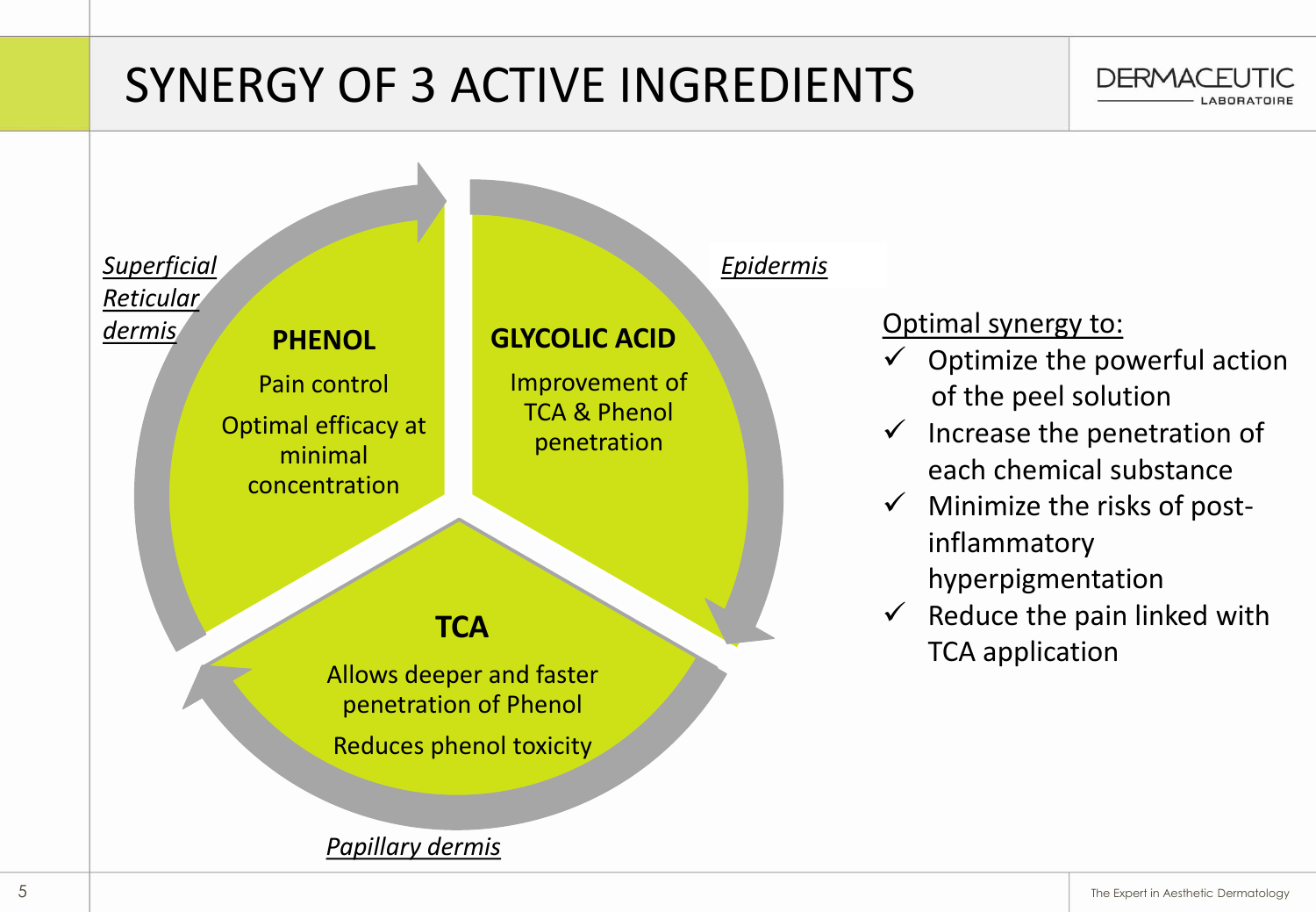### PROTOCOLS



### STANDARD PROTOCOL

- Apply 1 layer (20 drops) of Cosmo Forte to the face using cotton buds
- Start by the T-Zone, followed by the jaw line, mouth and cheeks
- Apply Panthenol Ceutic to calm and hydrate the skin

#### ADVANCED PROTOCOL

Increase the number of layers of Cosmo Forte or target specific problem areas

### PRECAUTIONS

- Patients skin should be assessed very carefully prior to peel use
- Not recommended for Phototypes IV to VI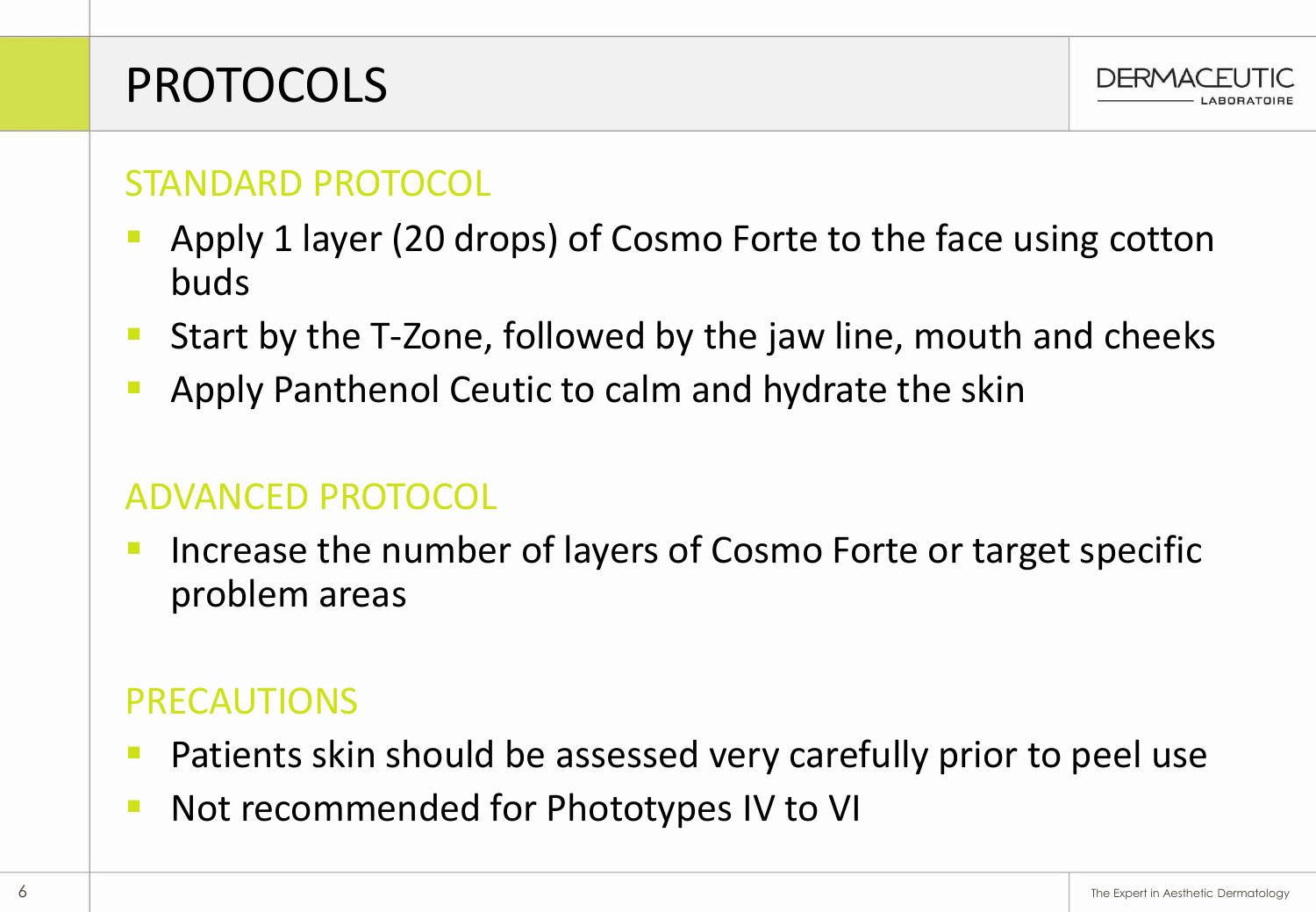

## PROVEN EFFICACY COSMO PEEL FORTE

### BEFORE & AFTER PHOTOS ( 1 TREATMENT – 30 DAYS)





- 1. Improved skin tone & texture
- 1. Increased skin brightness
- 1. Reduced appearance of wrinkles and fine lines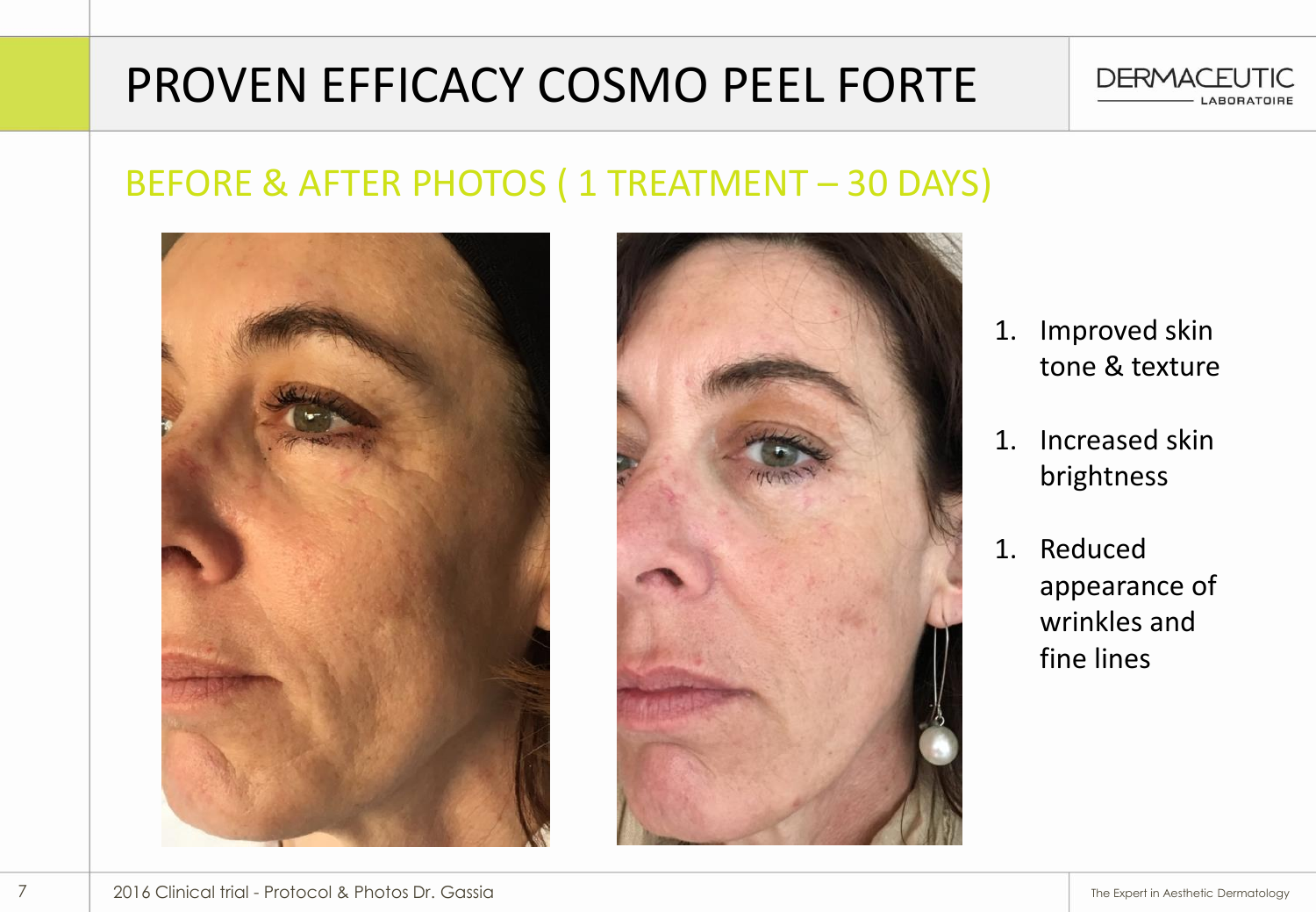### PROVEN EFFICACY COSMO PEEL FORTE



### BEFORE & AFTER PHOTOS ( 1 TREATMENT – 30 DAYS)



- 1. Improved skin tone homogeneity
- 2. Reduced appearance of pigmentation (upper lip)

8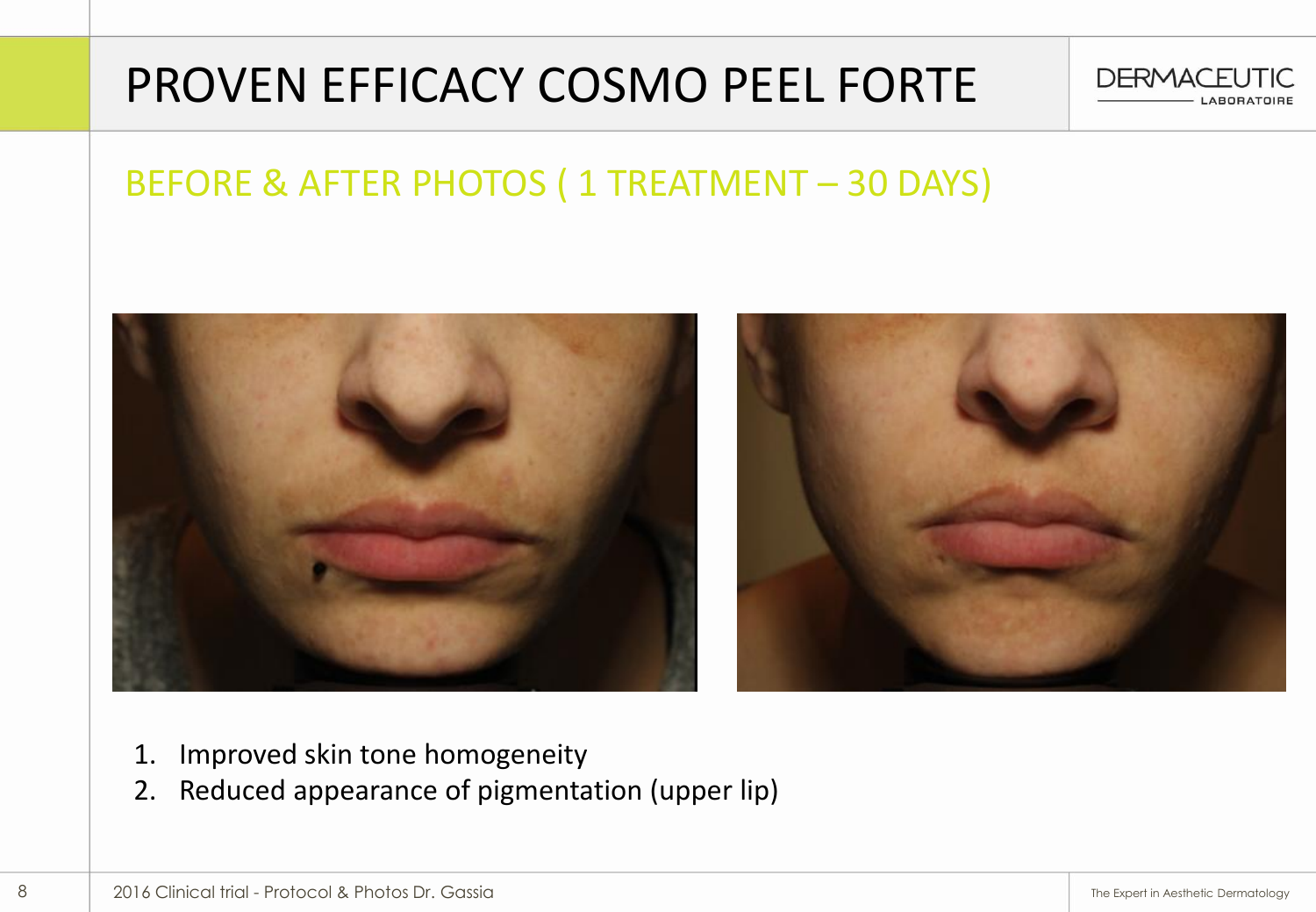### PROVEN EFFICACY COSMO PEEL FORTE







- 1. Improved skin tone homogeneity
- 2. Reduced appearance of acne scars (cheeks)

9

**DERMACEUTIC**